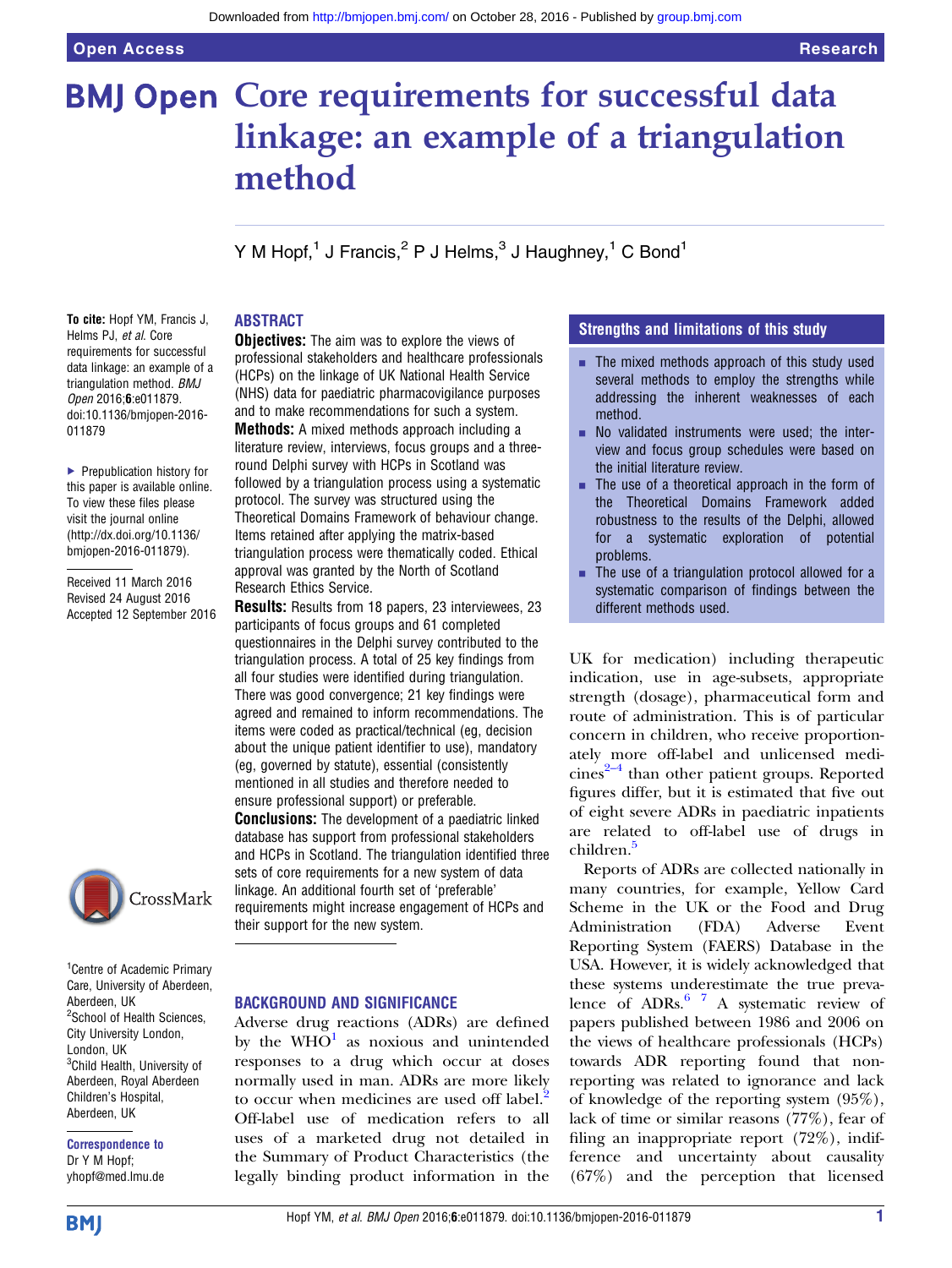### Open Access

drugs are safe  $(47\%)^7$  $(47\%)^7$  $(47\%)^7$ . New approaches of signal generation to enhance existing systems are required.

There is increasing electronic collection and storage of healthcare data during routine clinical practice for the purposes of more efficient clinical communication and health service administration. However, this contemporary and comprehensive information resource could also facilitate new methodological approaches in population health research, especially pharmacovigilance. Small-scale studies have already shown that identification of suspected ADRs is possible using this routine data.<sup>[8](#page-6-0)</sup> It is unclear, however, how stakeholders such as national (Scottish) experts on pharmacovigilance, confidentiality or data protection and HCPs would view the secondary use of routinely collected healthcare data, especially if individual datasets were linked. The research reported here was part of the CHIMES (Child Medical Records for Safer Medicines) programme in Scotland. The overall aim of this programme was to develop a novel paediatric pharmacovigilance system based on linkage of routinely collected data in primary (general practice (GP) and community pharmacy) and secondary (hospital) care. The aim of this research was to provide recommendations for such a national resource that would allow monitoring for long-term outcomes of exposure to medicines during childhood and adolescence. Adverse reactions to medicines could be identified by stop dates, reduction of initial doses or switches of medication. In line with use of other existing datasets derived from routinely collected data, our assumption was that access to the data by researchers would only be allowed after review of the application by an internal ethics, or equivalent, committee.

#### **OBJECTIVE**

The aim of this study was to explore the views and opinions of HCPs on linking routinely collected data and make evidence-based recommendations for a system of pharmacovigilance based on linked data.

#### METHODS AND MATERIALS

This was a mixed methods study which included data from a literature review,<sup>[9](#page-6-0)</sup> an interview study,<sup>10</sup> a focus group study<sup>[11](#page-6-0)</sup> and a Delphi survey.<sup>[12](#page-6-0)</sup> All these studies have been previously reported. In this paper, the results of the four stages of data collection are formally triangulated, and recommendations for a new system of pharmacovigilance are made. All studies were approved by the North of Scotland Research Ethics Service and National Health Service (NHS) Research and Development.

Summaries of the methods used in the previously reported papers are presented below.

The systematic literature review of published papers described the views of HCPs to data sharing and linkage. Searches were performed in Medline, EMBASE,

SCOPUS, CINAHL and PsychINFO for papers in English between 2001 and 2011.<sup>[9](#page-6-0)</sup>

The interviews explored the views of a purposive sample of Scottish stakeholders on pharmacovigilance, confidentiality/patient privacy, data protection, acceptable and non-acceptable usage of data and dissemination of findings. Interviews were semistructured, were audio-recorded and fully transcribed. A framework approach was used to identify themes inductively, but the analysis approach also allowed for the identification of emergent themes.<sup>[10](#page-6-0)</sup>

Focus groups were conducted with pharmacists, nurses, general practitioners and paediatricians, from primary and secondary care. Stratified purposive sampling was used to ensure inclusion of participants from a range of urban, rural and remote settings and geographic locations across Scotland. Paediatric experience was preferred but not essential. Invitation packs were mailed to potential participants. Building on the interviews, the focus groups explored views of the proposed linkage and identified perceived barriers. All focus groups were audio-recorded and transcribed verbatim. Themes were identified via a framework approach.<sup>[11](#page-6-0)</sup>

Based on the findings of the two qualitative studies, a three-round Delphi survey with HCPs (pharmacists, nurses and medical doctors with an interest in paediatric medicine) in Scotland was conducted to identify consensus on essential system components required for HCPs to support or facilitate the proposed data linkage and continue recording the necessary data.<sup>[12](#page-6-0)</sup> A random sample was drawn from national sampling frames of the target populations, using, for example, the NHS Information Service Division workforce lists for general practitioners and practice nurses, a list of registered premises by the Practitioner Service Division for community pharmacists or paediatricians via the Scottish Paediatric Society. The survey was structured using the Theoretical Domains Framework  $(TDF)^{13}$  $(TDF)^{13}$  $(TDF)^{13}$  of behaviour change. A systematic data reduction exercise based on methods proposed by Prior et  $al^{14}$  $al^{14}$  $al^{14}$  was applied between Round 1 and 2. Consensus criteria for each round were set a priori at 66.7% for Round 2 and 90% for Round 3.

A triangulation protocol based on the methods proposed by Farmer et  $al^{15}$  $al^{15}$  $al^{15}$  was applied to interpret and integrate key findings from the literature review and the three empirical studies in order to identify essential system components. These methods proceeded in three steps. First, a matrix was constructed to allow comparison of key issues against those as represented in the individual studies. Second, themes were compared to create a single list of issues, barriers and facilitators based on the individual study results. Third, agreement between studies was coded using a convergence coding scheme as presented in [table 1.](#page-2-0) 'Agreement' indicates that the key finding was identified in a particular study, 'partial agreement' means that the finding was partially covered, and 'disagreement' indicates a contradictory finding.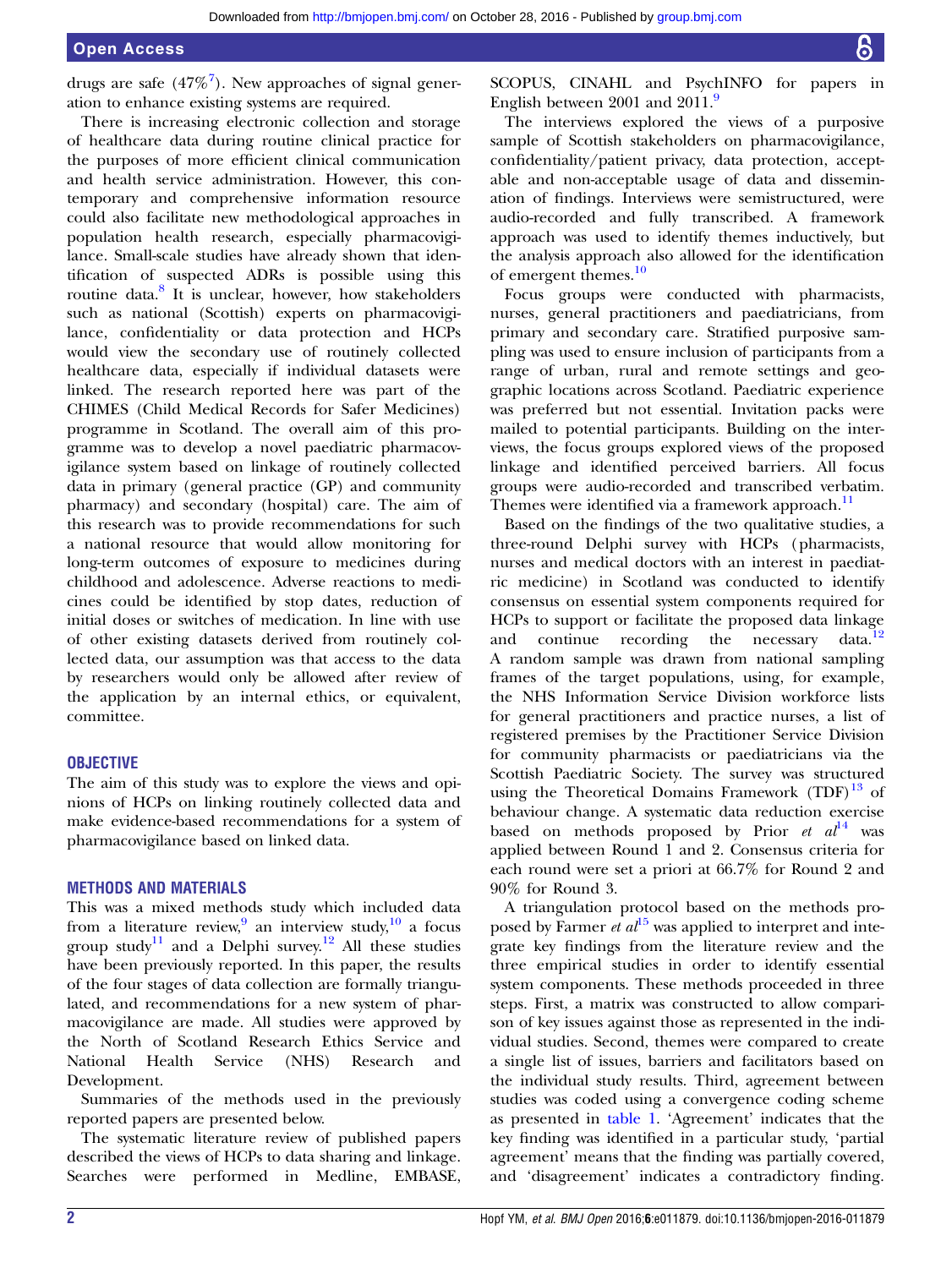<span id="page-2-0"></span>

| Table 1 Convergence coding scheme for triangulation<br>protocol (based on Farmer et al <sup>15</sup> ) |                              |  |
|--------------------------------------------------------------------------------------------------------|------------------------------|--|
| <b>Coding label</b><br><b>Convergence coding</b>                                                       |                              |  |
| Agreement                                                                                              | Finding has been identified  |  |
| Partial agreement                                                                                      | Finding is covered partially |  |
| <b>Disagreement</b>                                                                                    | Finding is contradicted      |  |
| Silence                                                                                                | Finding does not appear      |  |
|                                                                                                        |                              |  |

If none of these three codes could be attributed, the label 'silence' was used.

# RESULTS

In the literature review, which was conducted in 2011, a total of 2917 titles were screened and 18 papers were included, describing the views of HCPs on linking or sharing healthcare data at an individual patient level.<sup>[9](#page-6-0)</sup> These showed that data sharing at a patient identifiable level was more common than population-based data linkage. Data sharing was often described within specific settings, such as an emergency department or a specialist ward or the pharmacy department of a hospital. HCPs who reported a previous positive experience with such data sharing perceived a positive impact on their work and patient safety and were more likely to support data sharing. However, funding (start-up and maintenance), technical problems (compatible Information Technology (IT) systems) and governance issues were identified as potential barriers to successful implementation of data sharing.

Between February and October 2010, 25 participants were interviewed from 11 of the 24 Scottish Health Boards.[10](#page-6-0) Interviewees had positive views on the proposal to use routinely collected data to create a pharmacovigilance resource for children in Scotland. Practical, ethical and legal issues were identified related to the sharing of the data, the ownership of the linked data, consent for data linkage, anonymisation and confidentiality. These results were further explored in focus groups with health practitioners.

Between August 2010 and May 2011, six focus groups were conducted with 22 participants from seven differ-ent Scottish Health Boards.<sup>[11](#page-6-0)</sup> Participants were recruited from all professional backgrounds and from primary and secondary care. Half of the participants were pharmacists  $(n=11, 50\%)$  and the majority were female (n=13, 59%). Focus group participants reported that governance problems and relevant legislation should be addressed. They proposed that patients would have issues with the use of their data for research purposes, with key areas of sensitivity including confidentiality and third party access to patient identifiable data. Participants supported the proposed linkage, and their range of views was similar to those of the national interviewees. However, more concerns were voiced about funding of such data linkage, particularly if this

meant any diversion of funds from their own area of practice.

The Delphi study was conducted in three rounds from August 2011 to February  $2012<sup>12</sup>$  $2012<sup>12</sup>$  $2012<sup>12</sup>$ . The first round of the Delphi study generated over 1000 individual statements from 61 participants. After systematic item reduction, 149 items were retained for the second round, in which participants were asked to rate their level of agreement with each item. Items reaching the consensus criterion of 66.7% were entered into the third round. After the third round, the retained consensus items focused on professional standards, requirements for linkage and the use and form of potential feedback. Overall, the results confirmed that participants were generally willing to facilitate the proposed linkage, dependent on adherence to professional standards, relevant legislation, ethical approval, secure data sharing agreements and support from their employers.

Applying the triangulation protocol, a total of 25 key findings were identified across all four studies and the interstudy level of agreement is shown in [table 2.](#page-3-0) Findings showed near perfect agreement (full or partial) between the qualitative studies (23/25, 92%). No disagreement on any finding was noted between the qualitative studies, but each of the qualitative studies had one coding of 'silence': Focus group participants did not discuss whether data ownership would have to be clarified, and interview participants did not identify feedback from linkage studies as a facilitator of future support. Four of the 25 findings (16%) from the qualitative studies were not carried forward in the Delphi survey, that is, the predefined consensus criteria were not reached; of the remainder, three results (3/25, 12%) from the survey findings did not reflect the findings from the qualitative arm, namely, the role of the UK NHS as a facilitator of the data linkage, whether benefits outweighed the risks or if professional guidelines would prevent data sharing.

All but four of the findings identified in the empirical studies were also identified in the systematic review.<sup>[9](#page-6-0)</sup> Understanding of pharmacovigilance and understanding of the current system were not identified in the literature review, nor were the two Scotland-specific findings (NHS as a facilitator or the use of the Community Health Index (CHI) as a unique patient identifier).

Essential system components were deduced from the Delphi analysis plus key findings that showed (partial) agreement across at least three studies as listed in table 1. Statutory items, such as legislation, were included as following the law would be the basis of any decision. Key findings were sorted into inductively and resulted in four categories: practical/technical, mandatory, essential or preferable. Practical requirements include the need for meaningful data, the provision of server space for storage and processing the linked data as well as software compatibility across and within the different Health Boards in Scotland. General agreement was that any technical or practical problems could be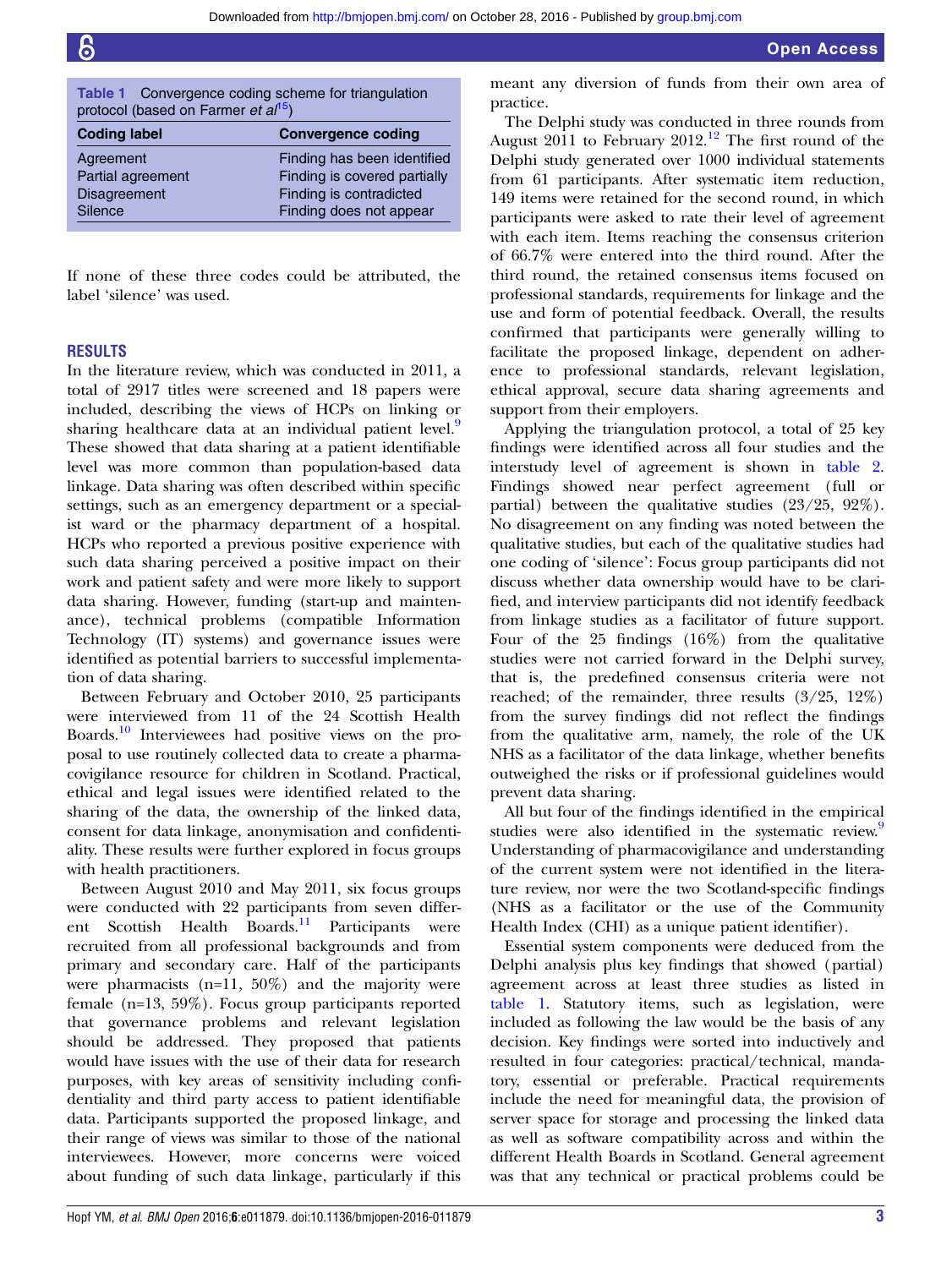# <span id="page-3-0"></span>Open Access

| Overview of identified key issues and how they triangulate across the literature review and the three studies<br>Table 2 |                                      |                             |                                      |                      |
|--------------------------------------------------------------------------------------------------------------------------|--------------------------------------|-----------------------------|--------------------------------------|----------------------|
|                                                                                                                          | Literature                           |                             | <b>Focus</b>                         |                      |
| <b>Key finding</b>                                                                                                       | review                               | <b>Interviews</b>           | groups                               | <b>Delphi survey</b> |
| Limited knowledge of available databases.                                                                                | Agreement                            | <b>Agreement</b>            | <b>Agreement</b>                     | <b>Agreement</b>     |
| Understanding of pharmacovigilance based on WHO                                                                          | Not addressed                        | Partial                     | Partial                              | Not addressed        |
| definition.                                                                                                              |                                      | agreement                   | agreement                            |                      |
| Limitations of current pharmacovigilance systems.                                                                        | Not addressed                        | Agreement                   | Agreement                            | Not addressed        |
| Data linkage is useful for pharmacovigilance research.                                                                   | <b>Agreement</b>                     | <b>Agreement</b>            | <b>Partial</b>                       | <b>Partial</b>       |
|                                                                                                                          |                                      |                             | agreement                            | agreement            |
| Adherence to legislation is necessary.                                                                                   | <b>Agreement</b>                     | <b>Agreement</b>            | <b>Agreement</b>                     | Not addressed        |
| It is not clear which legislation is relevant.                                                                           | <b>Partial</b>                       | <b>Agreement</b>            | <b>Agreement</b>                     | Not addressed        |
|                                                                                                                          | agreement                            |                             |                                      |                      |
| Data quality is important for data linkage.                                                                              | <b>Agreement</b>                     | <b>Agreement</b>            | <b>Agreement</b>                     | <b>Partial</b>       |
|                                                                                                                          |                                      |                             |                                      | agreement            |
| The responsibility for the linked data lies with the data owner.                                                         | Silence                              | Agreement                   | Partial                              | Silence              |
|                                                                                                                          |                                      |                             | agreement                            |                      |
| Data ownership needs to be clarified.                                                                                    | <b>Partial</b>                       | <b>Agreement</b>            | Silence                              | <b>Agreement</b>     |
|                                                                                                                          | agreement                            |                             |                                      |                      |
| The NHS should be a facilitator of the data linkage.                                                                     | Silence                              | <b>Partial</b>              | <b>Agreement</b>                     | Disagreement         |
|                                                                                                                          |                                      | agreement                   |                                      |                      |
| The benefits of the data linkage outweigh the risks.                                                                     | <b>Partial</b>                       | <b>Agreement</b>            | <b>Partial</b>                       | Disagreement*        |
|                                                                                                                          | agreement                            |                             | agreement                            |                      |
| Professional guidelines might prevent data sharing.                                                                      | <b>Silence</b>                       | Agreement                   | Partial                              | Disagreement         |
| Conditional support if data linkage available.                                                                           |                                      | <b>Agreement</b>            | agreement                            | <b>Agreement</b>     |
| Information governance is a facilitator of data linkage.                                                                 | <b>Agreement</b>                     |                             | <b>Agreement</b>                     | <b>Agreement</b>     |
| Feedback from studies using the linked data is a facilitator.                                                            | <b>Agreement</b><br><b>Agreement</b> | <b>Agreement</b><br>Silence | <b>Agreement</b><br><b>Agreement</b> | <b>Agreement</b>     |
| Anonymisation is mandatory.                                                                                              | <b>Partial</b>                       | <b>Partial</b>              | <b>Agreement</b>                     | <b>Agreement</b>     |
|                                                                                                                          | agreement                            | agreement                   |                                      |                      |
| Information of and input from the public is important.                                                                   | <b>Agreement</b>                     | <b>Agreement</b>            | <b>Agreement</b>                     | <b>Agreement</b>     |
| An opt-out option for patients is acceptable.                                                                            | <b>Agreement</b>                     | <b>Partial</b>              | <b>Partial</b>                       | <b>Agreement</b>     |
|                                                                                                                          |                                      | agreement                   | agreement                            |                      |
| Technical problems can be solved.                                                                                        | <b>Agreement</b>                     | <b>Agreement</b>            | <b>Agreement</b>                     | <b>Agreement</b>     |
| Use of CHI number is acceptable.                                                                                         | Silence                              | <b>Agreement</b>            | <b>Agreement</b>                     | <b>Agreement</b>     |
| Safeguards like sanctions should be used.                                                                                | <b>Agreement</b>                     | <b>Agreement</b>            | <b>Partial</b>                       | Silence              |
|                                                                                                                          |                                      |                             | agreement                            |                      |
| Ethical approval will be required.                                                                                       | Agreement                            | <b>Agreement</b>            | <b>Agreement</b>                     | <b>Agreement</b>     |
| Data linkage should not impact negatively on current workload.                                                           | <b>Agreement</b>                     | <b>Agreement</b>            | <b>Agreement</b>                     | <b>Agreement</b>     |
| A certain amount of patient identifiable data will be necessary                                                          | <b>Agreement</b>                     | <b>Agreement</b>            | <b>Agreement</b>                     | Silence              |
| for the linkage.                                                                                                         |                                      |                             |                                      |                      |
| Assurance of confidentiality would facilitate support.                                                                   | <b>Agreement</b>                     | <b>Partial</b>              | <b>Partial</b>                       | <b>Agreement</b>     |
|                                                                                                                          |                                      | agreement                   | agreement                            |                      |
|                                                                                                                          |                                      |                             |                                      |                      |

Bold font indicates agreement across three or more arms.

Agreement: key finding has been identified; partial agreement: finding is partially covered; disagreement: contradictory statement; silence: not apparent; not addressed: subject not addressed in study.

\*Disagreement only in the way that this was mentioned but dropped across the rounds, indicating that there was no consensus on this item, hence disagreement rather than silence.

CHI, Community Health Index.

solved. Mandatory items were those underpinned by regulation or statute/legislation. Literature and participants identified that following 'relevant' legislation is important but a definition of relevant was seldom provided or discussed. Focus group participants declined requests to be more specific and referred to legal specialists instead. Indeed, the interview partners with legal expertise identified the widest range of legislative acts and non-statutory guidelines that should be observed. Additionally, participants deemed ethical approval to be important. Essential items were those in which there was

(at least partial) consensus across at least three of the four studies (as listed in table 2), for example, that the planned data linkage should not impact negatively on the current workload or clear information governance structures. Participants stipulated that transparency should include informing the public about the new system. Items coded as 'preferable' were those that did not match the above definitions but were deemed to increase the stakeholders' support and active engagement with the system. Clear data sharing agreements in place as well as feedback from the linked data resources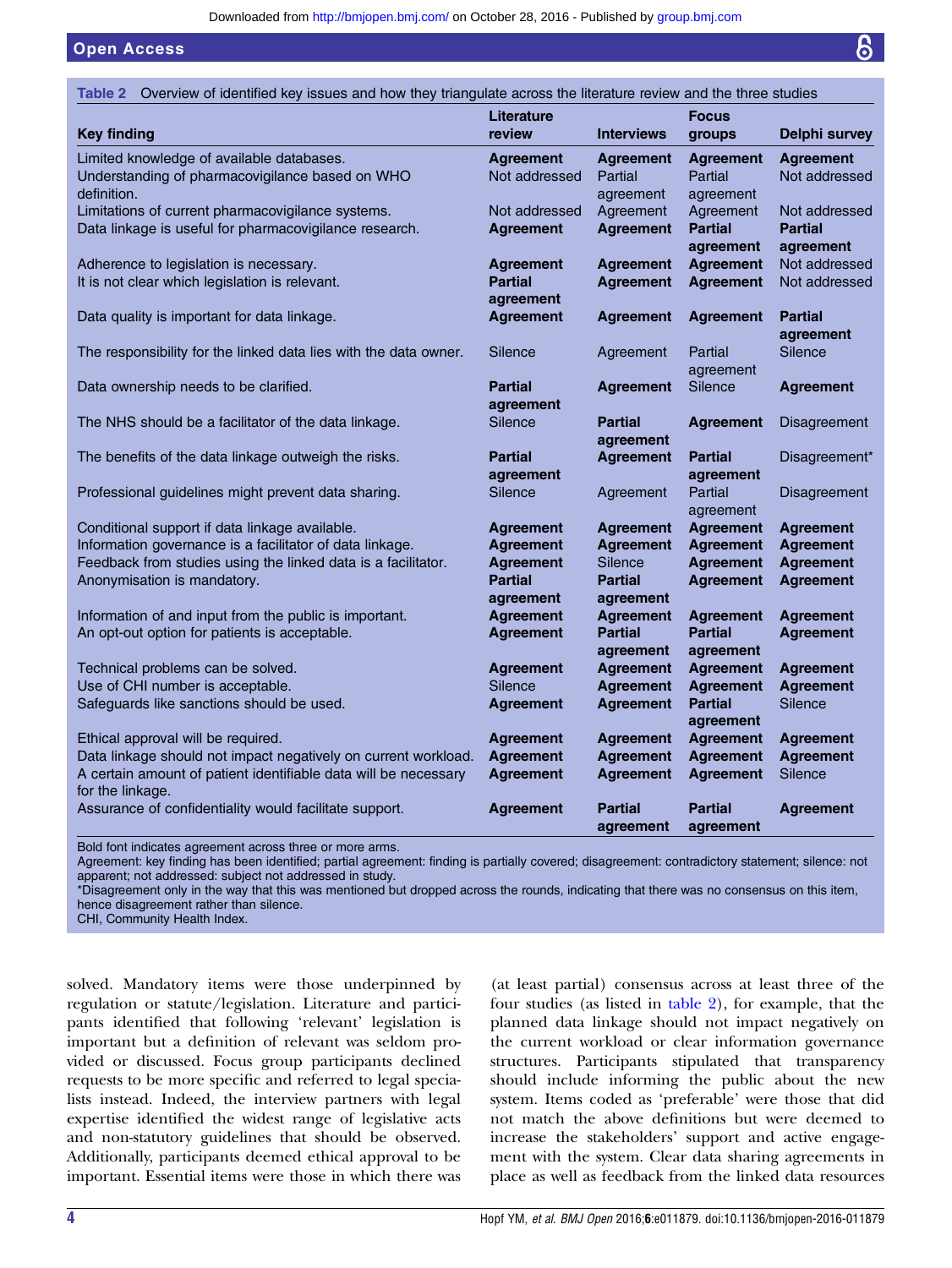<span id="page-4-0"></span>and an opt-out possibility for patients was deemed acceptable, but HCPs requested to evaluate patients' opinions prior to the implementation of the new system. Figure 1 indicates how the findings resulting from the triangulation process are mapped out displaying the conceptual model for the new system implementation.

### **DISCUSSION** Main findings

The triangulation process identified three core sets of requirements necessary for the implementation of a new linked data system for paediatric pharmacovigilance, including 'practical/technical' requirements as well as 'mandatory' requirements such as ethical approval, and 'essential' requirements such as transparency. A fourth set of requirements, labelled 'preferable', might increase the engagement of HCPs with such a new system.

# Strengths and limitations

Triangulation has been described since the  $1970s^{16}$  $1970s^{16}$  $1970s^{16}$  and was initially defined as 'the combination of methodologies in the study of the same phenomenon' (Denzin, 1978, p. 291, as seen in<sup>[16 17](#page-7-0)</sup>). The combination can be across different data sources, investigators, theories, methodologies or data collection methods.<sup>16</sup> O'Cathain et  $al^{18}$  $al^{18}$  $al^{18}$  defined triangulation as investigating the same issue using different methods—an approach well suited to mixed methods research. The use of a triangulation protocol allowed for a systematic comparison of findings between the different methods used. The use of a mixed methods approach allowed minority issues in the interviews to be carried forward, that is, issues that were only mentioned by one or two participants. The Delphi survey results that were based on those findings confirmed overlapping findings between the different



Figure 1 Building blocks of recommendations for the proposed data linkage system. Practical requirements describe practical and technical necessities for the actual data linkage process, mandatory requirements describe compliance with relevant legislation, essential requirements describe system design options and preferable items describe items that would increase the support from HCPs. ADR, adverse drug reaction; CHI, Community Health Index; HCPs, healthcare professionals; IT, Information Technology.

studies, providing face validity and robustness of the findings against method-based variation. The initial Delphi questionnaire was developed based on the findings from the interview and focus group study in order to present those findings to a larger audience with the aim of gaining consensus on the most important items. Although the questionnaire was not psychometrically validated, it incorporated the use of a tested and validated framework allowing for a systematic assessment of barriers to data linkage, the TDF.<sup>13</sup> The TDF accounted for all barriers identified in the qualitative studies, hence confirming good empirical coverage. Using several methods gave the capacity to employ the strengths and address the inherent weaknesses of each method.

The single studies involved in the triangulation took place over a period of 2 years. Some of the opinions from the stakeholders and HCPs might have changed over that time. We did not retest their views and opinions a second time. We are, however, confident that this triangulation work does indeed present a good starting point of the requirements for such a suggested data linkage project. Once the proposed system has been implemented, surveys among data providers and data users should be performed on a regular basis to ensure that the way the data linkage is performed and analysed is still acceptable for HCPs.

This paper has not considered the opinions of patients/the public towards the secondary use of routinely collected data; these have been explored in a parallel study which is currently being analysed.

### Views towards routinely linked NHS data

The proposed data linkage was perceived to be useful for pharmacovigilance research across all methods used in this study. Small-scale studies have already indicated that it is possible to use linked data for epidemiology research $19-22$  and that linked data can be used success-fully for signal generation relevant to possible ADRs.<sup>[8](#page-6-0)</sup> Participants indicated conditional support for the proposed linkage, with conditions ranging from anonymisation of the data to ethical approval as well as adherence to legislation and professional codes of conduct. A range of potentially relevant legal frameworks was identified during the interviews including the Data Protection Act 1998, the Common Law Duty of Confidentiality, and the Human Rights Act  $1998$ .<sup>10</sup> In the qualitative studies, there was confusion as to which legislation, which guidelines and standards were directly relevant to the proposed data linkage.<sup>10</sup> Several statements included potential regulatory and legislative frameworks but did not discuss any of these in detail as it was assumed that 'relevant' laws and guidelines would be followed. Despite probing, participants in focus groups did not provide further information on the term 'relevant', referring to experts that would be better suited to answer these questions despite the fact that even those experts interviewed commented that these had rarely been formally tested in a court of law.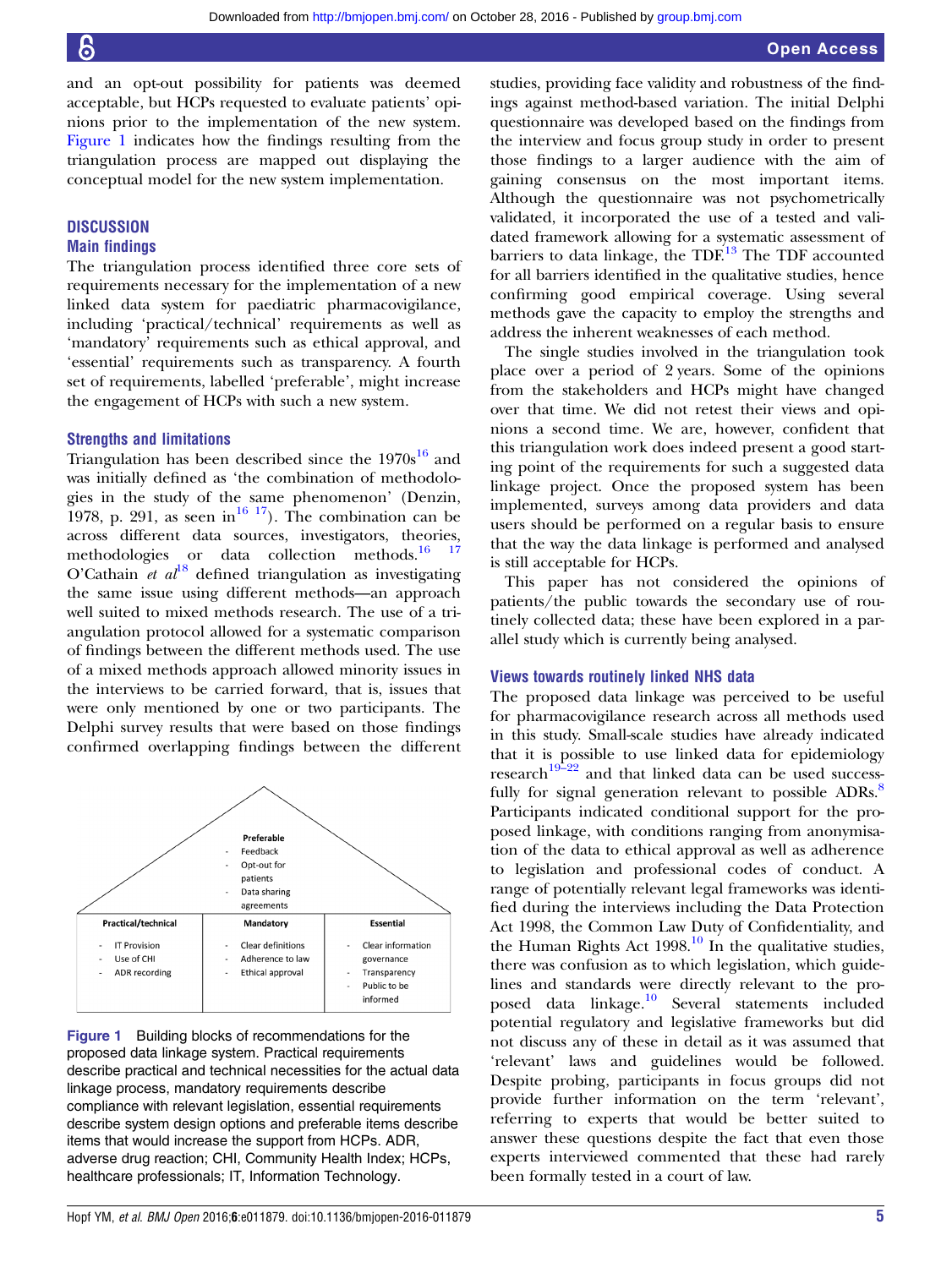# Open Access

The definition of 'relevant' is important for the application of legislation and guidelines, and for the anonymisation of data. Participants also used the term 'adequate' in the context of anonymisation of data security measures. However, neither the reviewed literature nor the empirical work provided a working definition of these terms or criteria for 'adequacy'. It would be necessary to have an agreed definition in order to apply 'relevant' and 'adequate' measures, and also it would be important to specify who should decide what 'relevant' and 'adequate' means.

The findings suggest that the benefits of the proposed data linkage would outweigh the risks to patient privacy and confidentiality although the concerns about possible risks might have caused participants in all three methods to conclude that 'ethical approval is required'. However, participants did not specify what kind of ethical approval would be expected. The options would be approval by the National Research Ethics Service (NRES) and/or an internal ethics committee specific for the linked data. Some of the data providers in Scotland, such as the Health Information Centre (HIC) in Tayside or the NHS Information Service Division (ISD), already have internal ethics approval boards that assess requests for data access. $23$  The internal approval board for ISD, the Privacy Advisory Committee (PAC), additionally demands that any requests to access patient identifiable data or data linkage projects are reviewed by an NHS ethics committee prior to submission to PAC. $^{24}$  $^{24}$  $^{24}$ In conjunction with the expressed views of HCPs that the NHS should be a facilitator of the data linkage, this could mean that the standards employed by NHS ISD as the biggest data collector of the Scottish NHS would find widespread HCP approval. However, this and the other two suggestions of an independent user like PAC or the government, for example, the Department of Health, was not endorsed in the Delphi survey. No consensus emerged indicating a high level of uncertainty among the HCP community about the governance of linked health data. The findings from this work indicate an awareness that a certain amount of patient identifiable data would be necessary in order for the proposed data linkage system to function. This finding is not new, as a Wellcome Trust report<sup>[25](#page-7-0)</sup> has highlighted that the use of clinical data is rarely fully anonymous. Current standards employed by the NHS do recognise this, as approval is required from NHS ethics committees, and requests for patient identifiable data will have to be approved by relevant Caldicott guardians to ensure that only the minimum amount of identifiable data is used to answer the questions being posed. $26$  A Caldicott guardian is the person responsible within NHS structures in the UK to ensure adherence to a set of principles and processes which provide a framework of quality standards for the management of confidentiality and access to patient information.<sup>[26](#page-7-0)</sup> The General Medical Council (UK) would prefer anonymised disclosures of data although it acknowledges that the release of patient

identifiable information might be justified in the public interest.<sup>27</sup>

#### Requirements for data linkage

Based on these findings, the following requirements might be appropriate to consider before implementing a system of pharmacovigilance based on linked healthcare data:

- 1. Practical/technical: storage space for data, software compatibility;
- 2. Mandatory: to comply with law and professional guidance;
- 3. Essential: to ensure support of HCPs;
- 4. Preferable: to increase support and active engagement with the system.

'Practical' requirements include the need for meaningful data, in order to have data that are useful and the provision of server space for storage and processing the linked data. A Wellcome Trust report published in 2009 suggested the use of 'safe havens' for data linkage projects[.25](#page-7-0) Software compatibility across and within the different Health Boards in Scotland was also questioned by participants. The lack of a single standard system for reporting and recording medical data has been noted previously.[28](#page-7-0) Despite this, results indicated that any technical or practical problems could be resolved.

Compliance with relevant legislation was seen as 'mandatory'. The following acts were identified as relevant for the planned project: the Data Protection Act 1998 and the Common Law Duty of Confidentiality. In addition to the law, compliance with professional standards and ethical approval were deemed to be important. For all recommendations, clear definitions are required. This would be in addition to the terms 'relevant' and 'adequate' as discussed above.

'Essential' requirements describe system options that would ensure the support of HCPs for the planned data linkage. One of these requirements would be that the planned data linkage should not impact negatively on the current workload, which is in line with previous findings.29–[33](#page-7-0) Clear information governance structures were requested across all arms of this study. Concerns about governance including data security, legal restrictions and data quality are not new and have been cited previously as potential barriers to data sharing. $31 \frac{34-40}{2}$  Potential governance structures could relate to consent and confidentiality structures as well as the use of data sharing agreements. Similar features have been recently described by El Emam et  $a^{40}$  $a^{40}$  $a^{40}$  as facilitators for data sharing. Participants also requested transparency about the kind of data used and the research initiated and informing the public about the proposed system.

'Preferable' items would increase the support from HCPs, hopefully leading to a more active engagement in the new system design. Feedback from the linked data resources was seen as a strong motivator for HCPs. Frontline HCPs saw feedback as an opportunity to review their own practice. Feedback was requested in an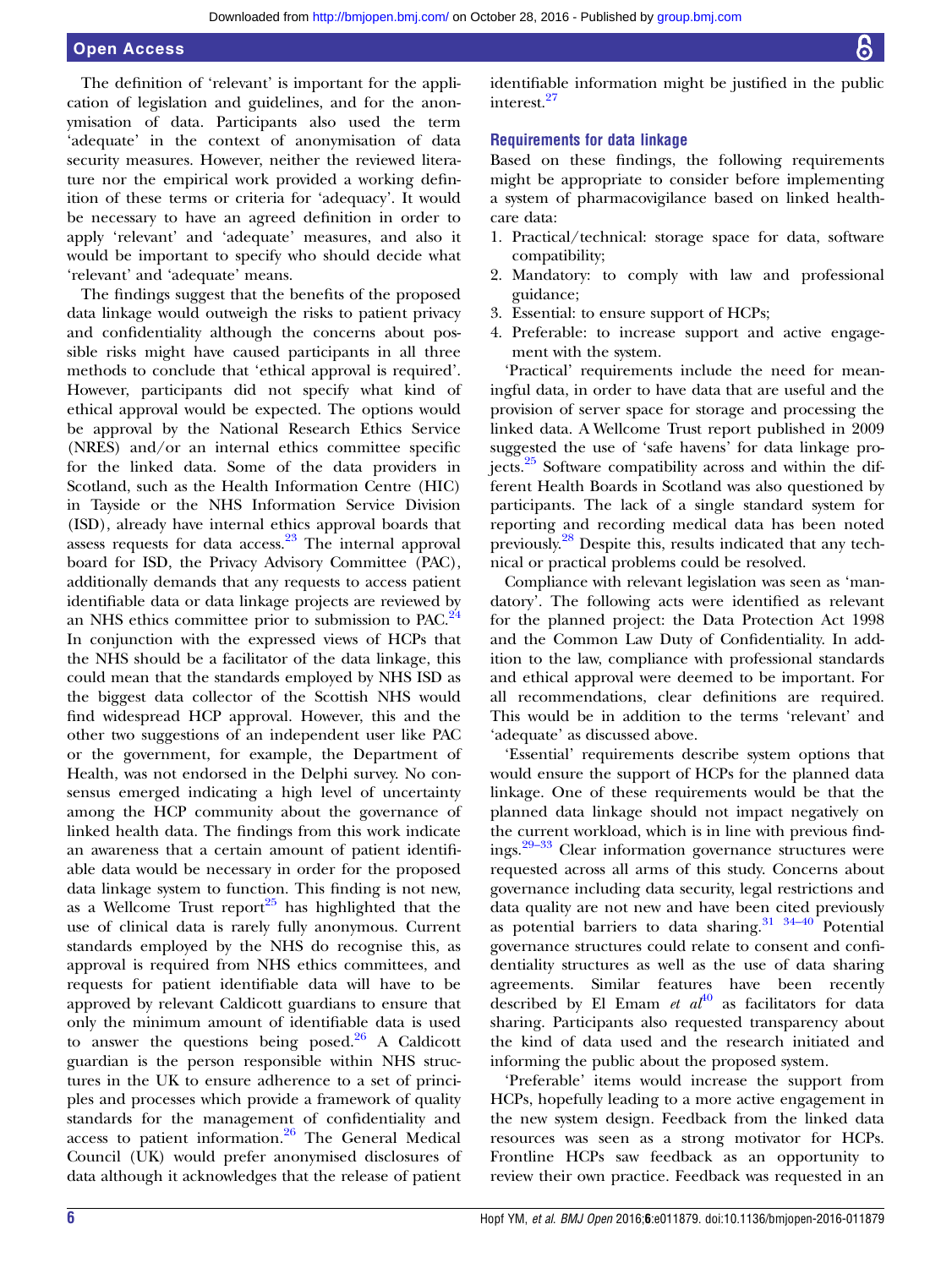<span id="page-6-0"></span>'easy-to-digest' format with the possibility of accessing further information if required. In particular, interview participants saw feedback as a chance to enable data providers to increase data quality and with this the quality of the linked data. In this context, Aylin et  $a\ell^{0}$ found that the quality of the data sent to the Hospital Episodes Statistics in England improved over time as a consequence of regular feedback to participating hospitals. The qualitative studies identified the belief that if the feedback provided ultimately benefitted patients, HCPs would become more interested in ensuring high quality data entry. In terms of consent, participants saw a discussion about consent as necessary, although they concluded that requesting explicit consent from all patients in Scotland would be unfeasible. This is in con-trast to Patel's findings,<sup>[33](#page-7-0)</sup> where only a minority of participants thought the request of individual consent would be too complicated and time-consuming. An opt-out possibility was deemed acceptable for patients, although HCPs requested that this assumption should be confirmed with the general public prior to the implementation of the new system. Finally, in particular frontline HCPs would prefer to have clear data sharing agreements in place which is in line with previous findings of El Emam et  $al$ .<sup>[40](#page-7-0)</sup>

Taking all four categories into account, the first three would describe the basis for the proposed new system, with the fourth increasing support from HCPs (as detailed in fi[gure 1\)](#page-4-0).

#### **CONCLUSION**

The proposed data linkage was perceived as addressing a gap in current knowledge. Nonetheless, participants did identify a range of problems and concerns that should be addressed prior to implementation of such a system. Adherence to relevant legislation, such as the Data Protection Act, and the application of appropriate governance, such as adherence to professional standards and the Caldicott principles, were deemed to be important in ensuring confidentiality for patients and prescribers. Although no consensus was reached in the first two studies on the need for consent, the Delphi study identified that the offer of an 'opt-out option' for patients would have support from HCPs.

The work presented in this paper demonstrates that the development of a paediatric linked database for pharmacovigilance has support from professional stakeholders and HCPs in Scotland together with specific recommendations to inform the design of such a system.

Acknowledgements The authors would like to thank all our participants for taking part in the studies.

Contributors PJH was the chief investigator of the overall programme (Child Medical Records for Safer Medicines (CHIMES)), conceived the research and led writing of the proposal for funding. CB and JH were coinvestigators and led the writing of the work package which included the literature review and the empirical studies. YMH was responsible for the draft of the overall study protocol as well as the triangulation protocol, the daily study conduct and

co-ordination, acquisition of data, analysis, producing tables and figures and interpretation of data. YMH drafted/co-led writing of the paper and incorporated feedback from coauthors on successive drafts. CB and JF contributed to study protocol design and subsequent analysis, and co-led the writing of the paper. All authors commented on the initial drafts of the paper and revision of successive drafts. The final version of the manuscript was approved by all authors.

Funding This work was supported by the Chief Scientist Office (CHIMES Applied Research Programme, grant number ARPG/07/4).

Competing interests None declared.

Ethics approval North of Scotland Research Ethics Service and NHS Research and Development.

Provenance and peer review Not commissioned; externally peer reviewed.

Data sharing statement Additional data such as the search strategy of the literature review, the study information sheets and consent forms for all studies, as well as the Delphi questionnaires or the interview and focus group topic guides, example of descriptive chart (interviews/focus groups), and examples for categorisation of statements in Delphi are available by emailing the corresponding author.

**Open Access** This is an Open Access article distributed in accordance with the Creative Commons Attribution Non Commercial (CC BY-NC 4.0) license, which permits others to distribute, remix, adapt, build upon this work noncommercially, and license their derivative works on different terms, provided the original work is properly cited and the use is non-commercial. See: [http://](http://creativecommons.org/licenses/by-nc/4.0/) [creativecommons.org/licenses/by-nc/4.0/](http://creativecommons.org/licenses/by-nc/4.0/)

#### REFERENCES

- 1. World Health Organization. Safety of medicines—a guide to detecting and reporting adverse drug reactions. Geneva: Word Health Organiszation, 2002.
- Impicciatore P, Choonara I, Clarkson A, et al. Incidence of adverse drug reactions in paediatric in/out-patients: a systematic review and meta-analysis of prospective studies. [Br J Clin Pharmacol](http://dx.doi.org/10.1046/j.0306-5251.2001.01407.x) 2001;52:77–83.
- 3. McIntyre J, Conroy S, Avery A, et al. Unlicensed and off label prescribing of drugs in general practice. [Arch Dis Child](http://dx.doi.org/10.1136/adc.83.6.498) 2000;83:498–501.
- 4. Ekins-Daukes S, Helms PJ, Simpson CR, et al. Off-label prescribing to children in primary care: retrospective observational study. [Eur J Clin Pharmacol](http://dx.doi.org/10.1007/s00228-004-0752-1) 2004;60:349–53.
- 5. Choonara I, Conroy S. Unlicensed and off-label drug use in children —implications for safety. [Drug Saf](http://dx.doi.org/10.2165/00002018-200225010-00001) 2002;25:1–5.
- 6. BMA Board of Science. Reporting adverse drug reactions—a guide for healthcare professionals. London: British Medical Association, 2006.
- 7. Lopez-Gonzalez E, Herdeiro MT, Figueiras A. Determinants of under-reporting of adverse drug reactions: a systematic review. [Drug](http://dx.doi.org/10.2165/00002018-200932010-00002) [Saf](http://dx.doi.org/10.2165/00002018-200932010-00002) 2009:32:19-31.
- 8. Sun AP, Kirby B, Black C, et al. Unplanned medication discontinuation as a potential pharmacovigilance signal: a nested young person cohort study. [BMC Pharmacol Toxicol](http://dx.doi.org/10.1186/2050-6511-15-11) 2014;15:11.
- 9. Hopf YM, Bond C, Francis J, et al. Views of healthcare professionals to linkage of routinely collected healthcare data: a systematic literature review. [J Am Med Inform Assoc](http://dx.doi.org/10.1136/amiajnl-2012-001575) 2014;21:e6-10.
- Hopf YM, Bond CB, Francis JJ, et al. Linked health data for pharmacovigilance in children: perceived legal and ethical issues for stakeholders and data guardians. [BMJ Open](http://dx.doi.org/10.1136/bmjopen-2013-003875) 2014;4:e003875.
- 11. Hopf YM, Bond C, Francis J, et al. 'The more you link, the more you risk …'—a focus group study exploring views about data linkage for pharmacovigilance. [Br J Clin Pharmacol](http://dx.doi.org/10.1111/bcp.12445) 2014;78:1143-50.
- 12. Hopf YM, Francis J, Bond C, et al. Linking NHS data for pediatric pharmacovigilance: results of a Delphi survey. [Res Soc Admin](http://dx.doi.org/10.1016/j.sapharm.2015.06.006) [Pharm](http://dx.doi.org/10.1016/j.sapharm.2015.06.006) 2016;12:267–80.
- 13. Michie S, Johnston M, Abraham C, et al. Making psychological theory useful for implementing evidence based practice: a consensus approach. [Qual Saf Health Care](http://dx.doi.org/10.1136/qshc.2004.011155) 2005;14:26-33.
- 14. Prior ME, Hamzah JC, Francis JJ, et al. Pre-validation methods for developing a patient reported outcome instrument. **[BMC Med Res](http://dx.doi.org/10.1186/1471-2288-11-112)** [Methodol](http://dx.doi.org/10.1186/1471-2288-11-112) 2011;11:112.
- 15. Farmer T, Robinson K, Elliott SJ, et al. Developing and implementing a triangulation protocol for qualitative health research. [Qual Health Res](http://dx.doi.org/10.1177/1049732305285708) 2006;16:377–94.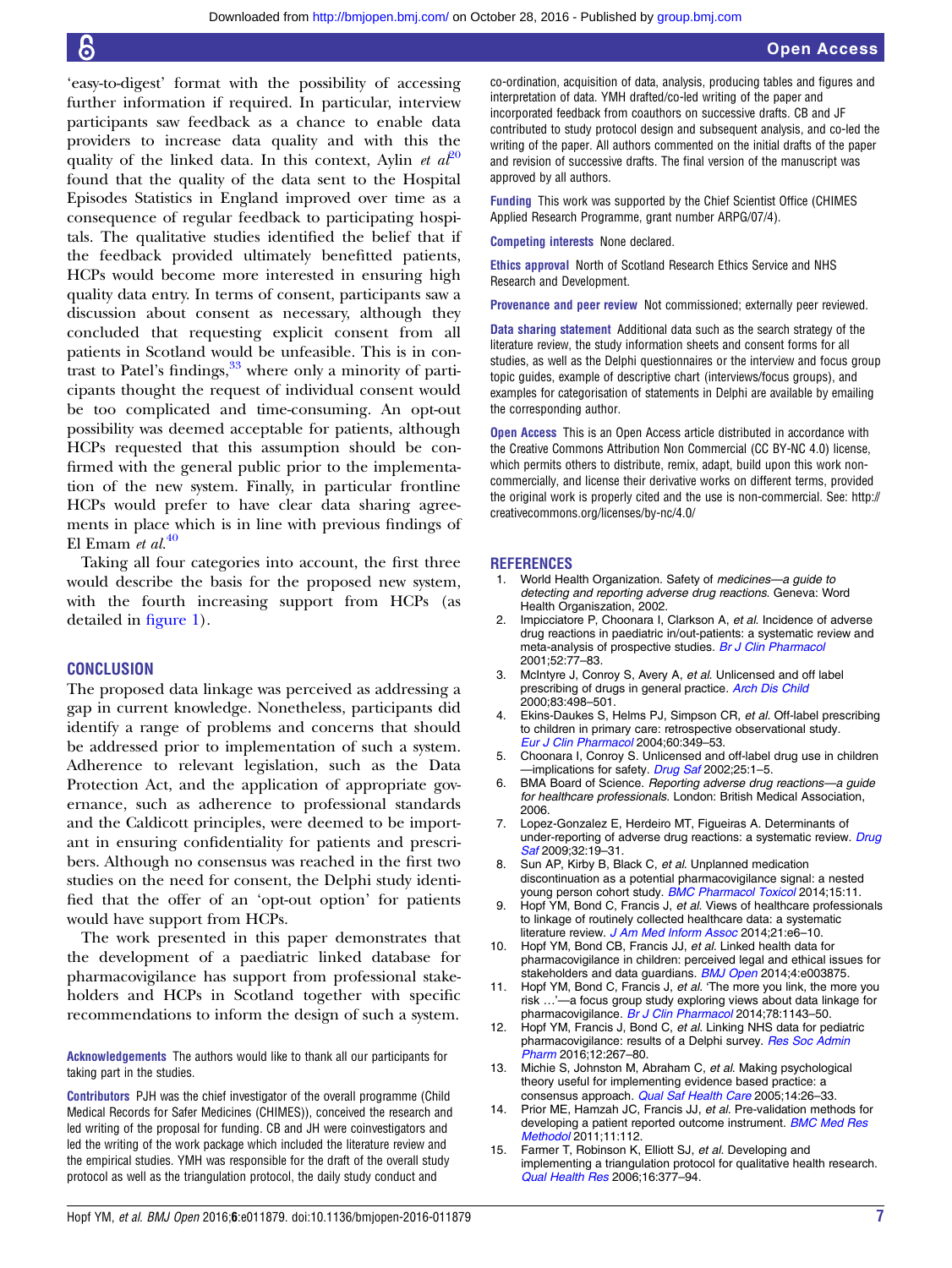- <span id="page-7-0"></span>16. Burke Johnson R, Onwuegbuzie AJ, Turner LA. Towards a definition of mixed methods research. [J Mixed Method Res](http://dx.doi.org/10.1177/1558689806298224) 2007;1:112-32.
- 17. Silverman D. Interpreting Qualitative Data. 3rd edn. London: SAGE publication, 2006.
- 18. O'Cathain A, Murphy E, Nicholl J. Three techniques for integrating data in mixed methods studies. [Br Med J](http://dx.doi.org/10.1136/bmj.c4587) 2010;341:c4587.
- 19. Helms PJ, Ekins Daukes S, Taylor MW, et al. Utility of routinely acquired primary care data for paediatric disease epidemiology and pharmacoepidemiology. [Br J Clin Pharmacol](http://dx.doi.org/10.1111/j.1365-2125.2005.02404.x) 2005;59: 684–90.
- 20. Aylin P, Bottle A, Majeed A. Use of administrative data or clinical databases as predictors of risk of death in hospital: comparison of models. [Br Med J](http://dx.doi.org/10.1136/bmj.39168.496366.55) 2007;334:1044.
- 21. Lewis JD, Schinnar R, Bilker WB, et al. Validation studies of the health improvement network (THIN) database for pharmacoepidemiology research. [Pharmacoepidemiol Drug Saf.](http://dx.doi.org/10.1002/pds.1335) 2007;16:393–401.
- 22. Wettermark B, Hammar N, Fored CM, et al. The new Swedish prescribed drug register—opportunities for pharmacoepidemiological research and experience from the first six months. [Pharmacoepidemiol Drug Saf](http://dx.doi.org/10.1002/pds.1294) 2007;16:726–35.
- 23. ISD Scotland. Information Services Division (ISD). [http://www.](http://www.isdscotland.org) [isdscotland.org](http://www.isdscotland.org) (accessed 2 Mar 2015).
- 24. Privacy Advisory Committee. Guidance Notes (for PAC applications). Edinburgh: NHS National Services Scotland, 2009.
- 25. Wellcome Trust. Towards consensus for best practice: use of patient records from general practice for research. London: Wellcome Trust, 2009.
- 26. Department of Health. The Caldicott quardian manual 2010. Leeds: Department of Health (DH/Digital Information Policy), 2010.
- 27. General Medical Council. Confidentiality. London: General Medical Council, 2009. http:// [http://www.gmc-uk.org/guidance/ethical\\_](http://www.gmc-uk.org/guidance/ethical_guidance/confidentiality.asp) [guidance/confidentiality.asp](http://www.gmc-uk.org/guidance/ethical_guidance/confidentiality.asp) (accessed 2 Mar 2015).
- 28. de Lusignan S, van Weel C. The use of routinely collected computer data for research in primary care: opportunities and challenges. [Fam](http://dx.doi.org/10.1093/fampra/cmi106) [Pract](http://dx.doi.org/10.1093/fampra/cmi106) 2006;23:253–63.
- 29. Earnest MA, Ross SE, Wittevrongel L, et al. Use of a patient-accessible electronic medical record in a practice for

congestive heart failure: Patient and physician experiences. [J Am](http://dx.doi.org/10.1197/jamia.M1479) [Med Inform Assoc](http://dx.doi.org/10.1197/jamia.M1479) 2004;11:410–17.

- 30. Jaatinen P, Aarnio P, Asikainen P. The foundations for a regional information system based on a reference register. J Inform Technol Healthcare 2006;4:154–64.
- 31. Shapiro JS, Kannry J, Kushniruk AW, et al. Emergency physicians' perceptions of health information exchange. [J Am Med Inform Assoc](http://dx.doi.org/10.1197/jamia.M2507) 2007;14:700–5.
- 32. Heidebrecht CL, Foisy J, Pereira JA, et alPerceptions of immunization information systems for collecting pandemic H1N1 immunization data within Canada's public health community: A qualitative study. [BMC Public Health](http://dx.doi.org/10.1186/1471-2458-10-523) 2010;10:523.
- Patel V, Abramson EL, Edwards A, et al. Physicians' potential use and preferences related to health information exchange. [Int J Med](http://dx.doi.org/10.1016/j.ijmedinf.2010.11.008) [Inf](http://dx.doi.org/10.1016/j.ijmedinf.2010.11.008) 2011;80:171–80.
- 34. Porteous T, Bond C, Robertson R, et al. Electronic transfer of prescription-related information: comparing views of patients, general practitioners, and pharmacists. BR J Gen Prac 2003;53:204-9
- 35. Grossman JM, Bodenheimer TS, McKenzie K. Hospital-physician portals: the role of competition in driving clinical data exchange. [Health Aff \(Millwood\)](http://dx.doi.org/10.1377/hlthaff.25.6.1629) 2006;25:1629–36.
- 36. AbdelMalik P, Boulos MN, Jones R. The perceived impact of location privacy: a web-based survey of public health perspectives and requirements in the UK and Canada. [BMC Public Health](http://dx.doi.org/10.1186/1471-2458-8-156) 2008;8:156.
- 37. Rudin RS, Simon SR, Volk LA, et al. Understanding the decisions and values of stakeholders in health information exchanges: experiences from Massachusetts. [Am J Public Health](http://dx.doi.org/10.2105/AJPH.2008.144873) 2009;99:950–5.
- 38. Fontaine P, Zink T, Boyle RG, et al. Health information exchange: participation by Minnesota primary care practices. [Arch Int Med](http://dx.doi.org/10.1001/archinternmed.2010.54) 2010;170:622–9.
- 39. Wright A, Soran C, Jenter CA, et al. Physician attitudes toward health information exchange: results of a statewide survey. [J Am](http://dx.doi.org/10.1197/jamia.M3241) [Med Inform Assoc](http://dx.doi.org/10.1197/jamia.M3241) 2010;17:66–70.
- 40. El Emam K, Mercer J, Moreau K, et al. Physician privacy concerns when disclosing patient data for public health purposes during a pandemic influenza outbreak. **[BMC Public Health](http://dx.doi.org/10.1186/1471-2458-11-454) 2011**;11:454.